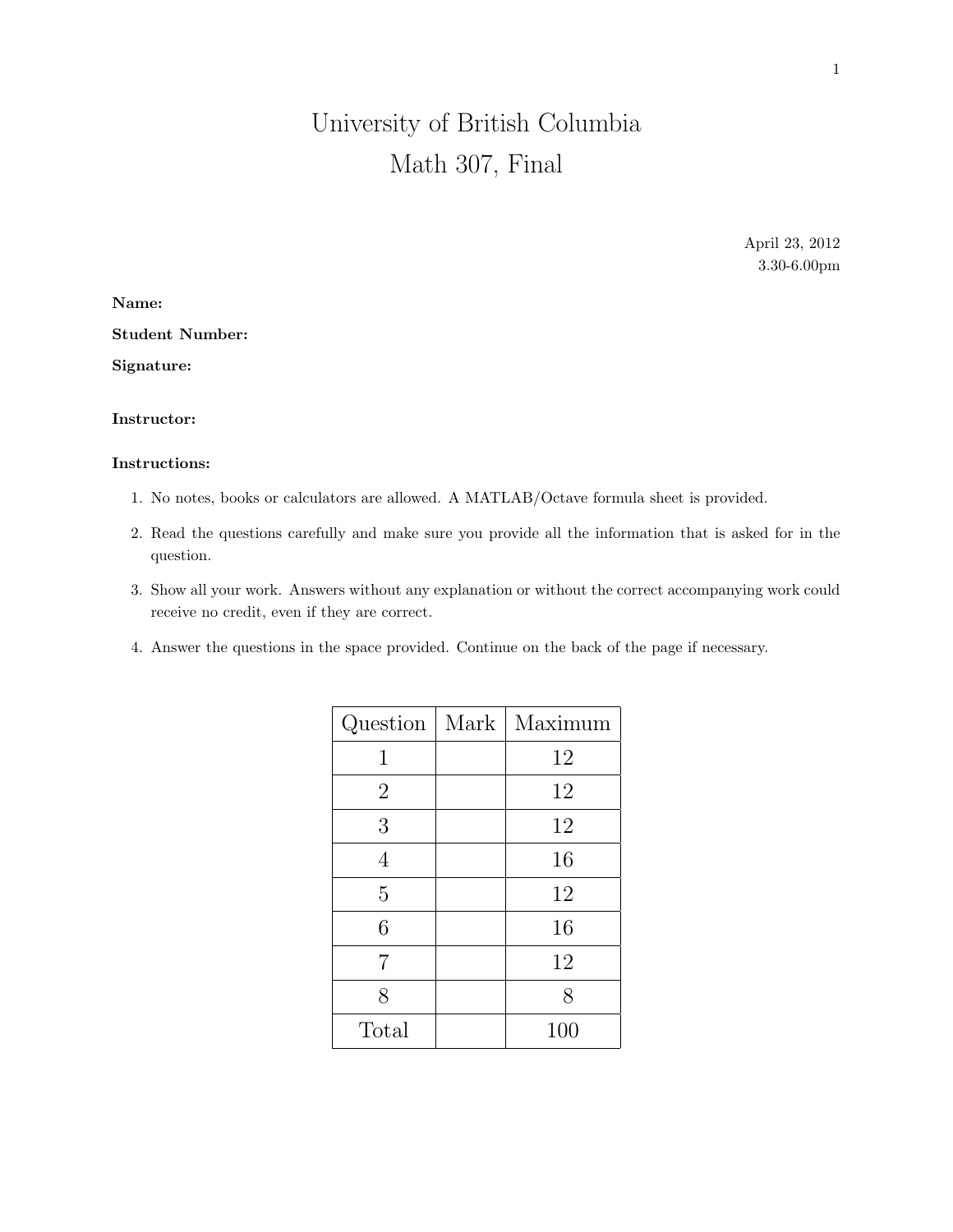1. Suppose you are given a set of N data points  $(x_n, y_n)$ , with  $x_n$  increasing, and you wish to interpolate these points with a spline function f, where  $f(x)$  is given by a cubic polynomial  $p_n(x)$  on each interval  $(x_n, x_{n+1}),$  for  $n = 1, ..., N - 1$ :

$$
p_n(x) = a_n(x - x_n)^3 + b_n(x - x_n)^2 + c_n(x - x_n) + d_n.
$$

(a) Write down the equations required for  $f(x)$  to be continuous and to pass through the data points. How many equations does this provide?

(b) Write down the equations required for  $f(x)$  to have continuous first and second derivatives. How many equations does this provide?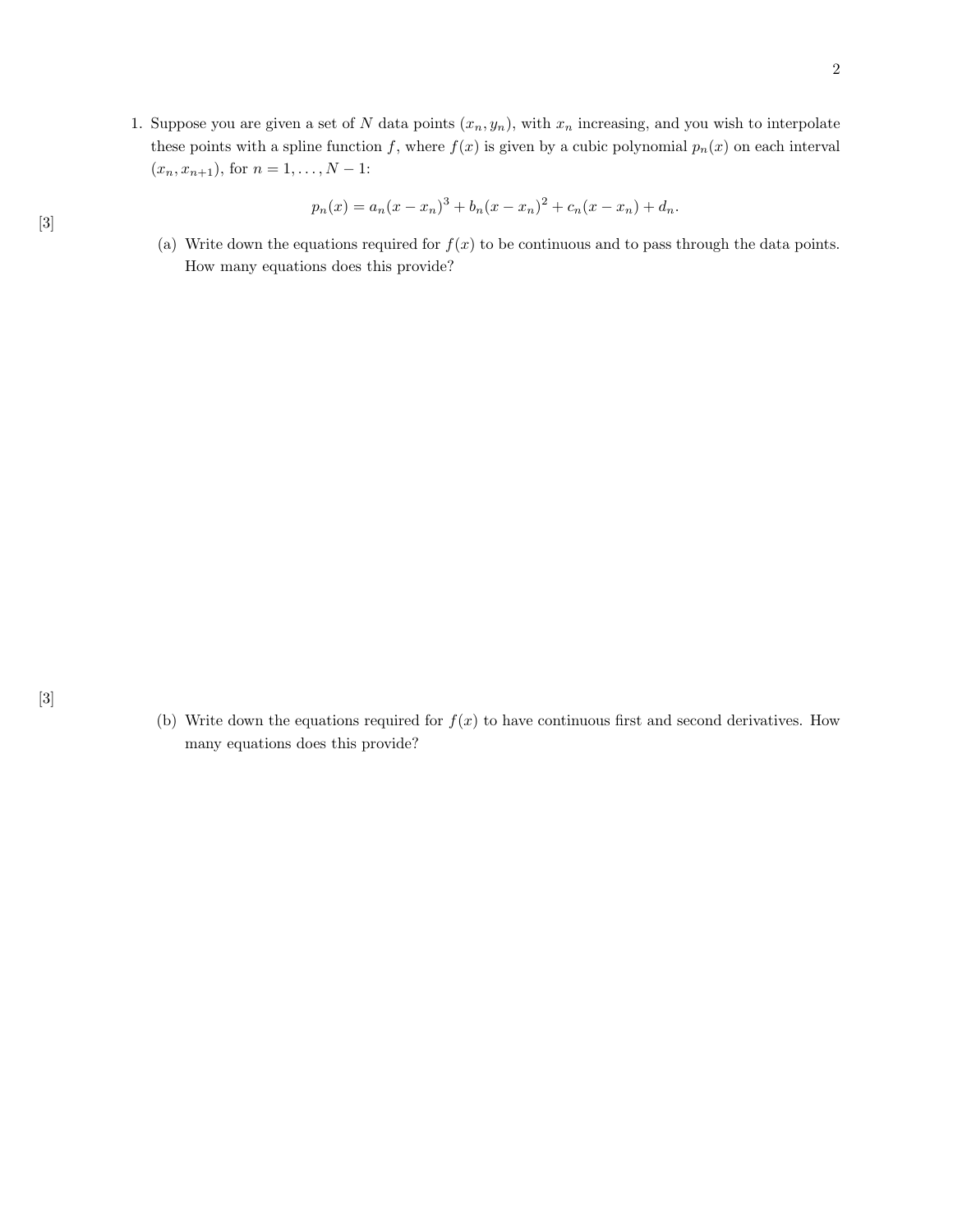(d) Write down the matrix equation to be solved for the coefficients of the polynomials in the case  $N = 3$ , with  $x_1 = 1$ ,  $x_2 = 2$ ,  $x_3 = 3$ .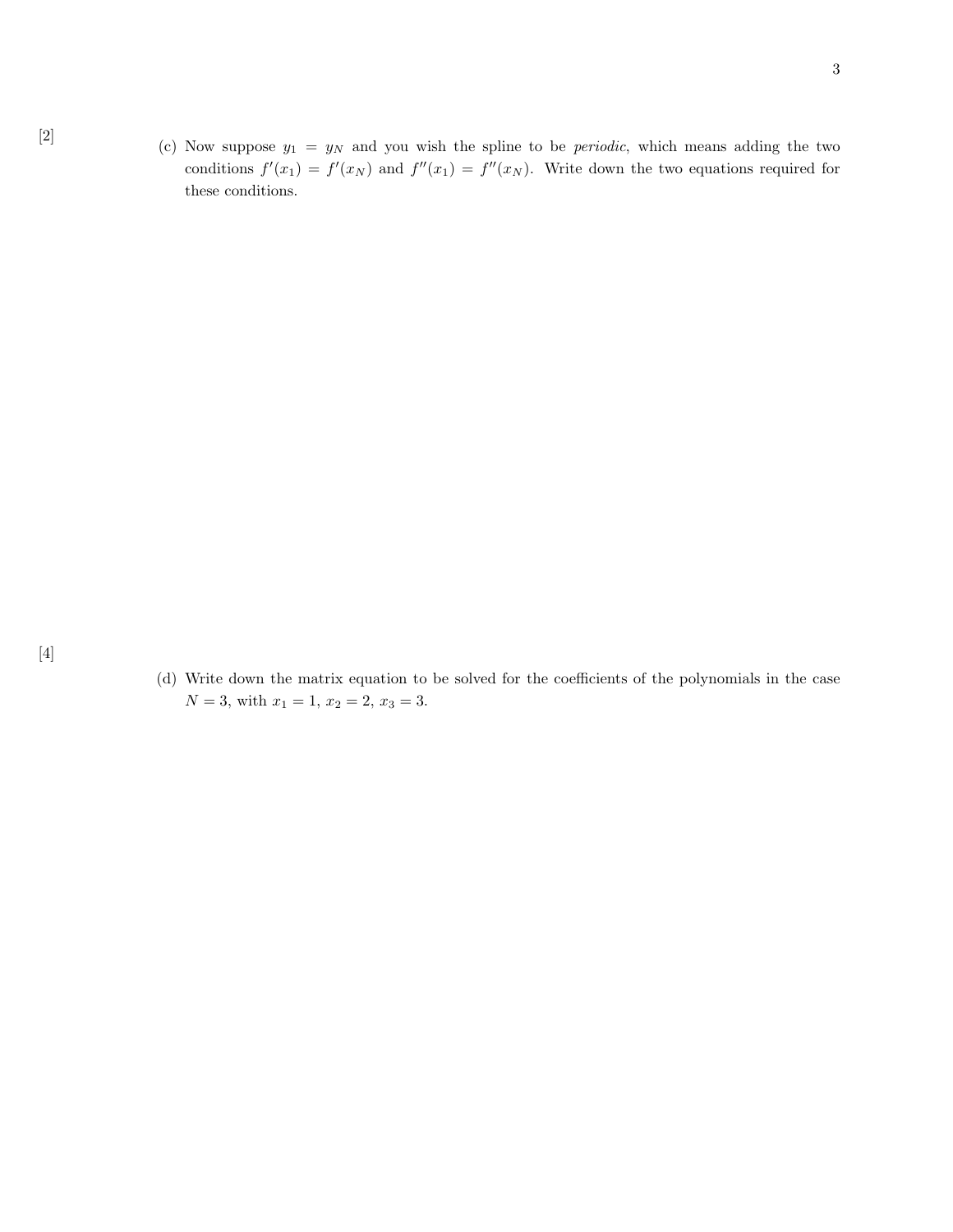2. Suppose that you want to solve the boundary value problem

$$
f''(x) - x^2 f(x) = 1
$$
  $0 \le x \le 1$ ,  $f(0) = 1$ ,  $f(1) = 1$ .

Let  $\mathbf{F} = [f_0, f_1, \dots, f_N]^T$  be the finite difference approximation to the solution  $f(x)$  at uniformly spaced points  $x_0, x_1, \ldots, x_N$ .

(a) Write down finite difference approximation to  $f''(x)$  at an interior point  $x_i$ .

(b) The finite difference approximation to the equations and boundary conditions can be written in the matrix form  $A\mathbf{F} = \mathbf{b}$ . Find the matrix A and the vector **b** for the case  $N = 4$ .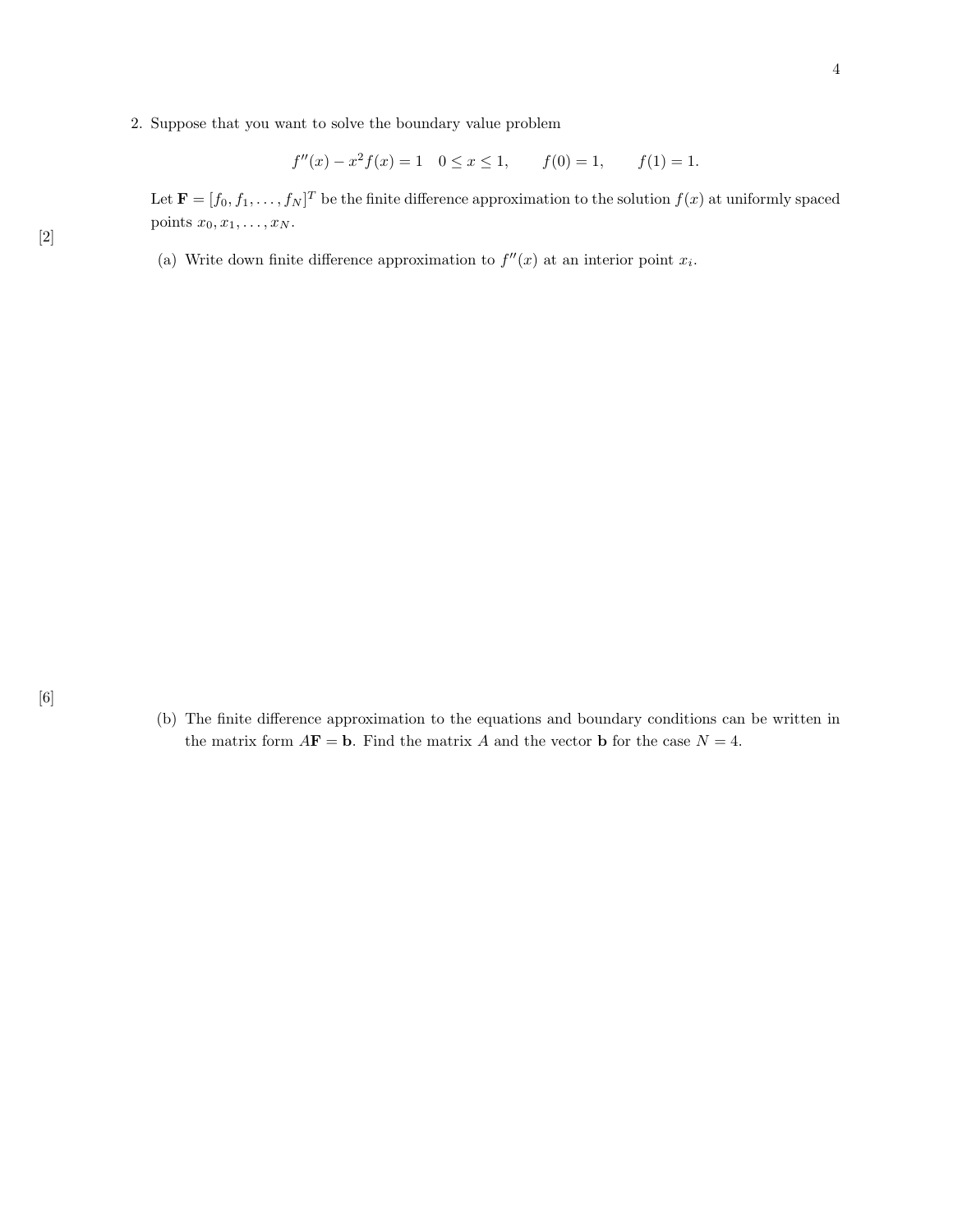$$
f(0) = 1 - f'(0).
$$

How do  $A$  and  $b$  change in this case?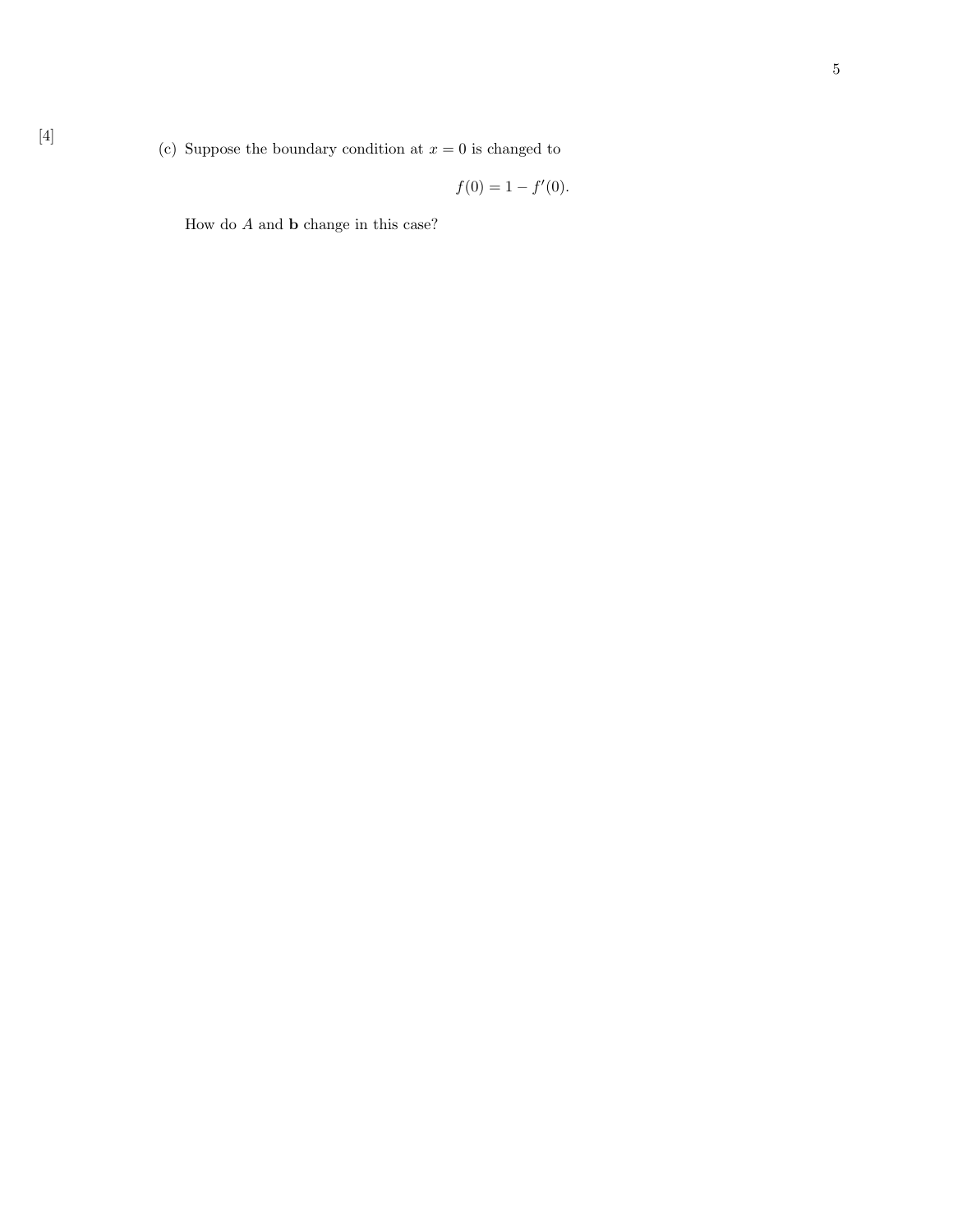## 3. Suppose that  $A$  is a  $3 \times 4$  matrix and

$$
\text{rref}(A) = \begin{bmatrix} 1 & 2 & 0 & 2 \\ 0 & 0 & 1 & 2 \\ 0 & 0 & 0 & 0 \end{bmatrix}
$$

For each of the following, either find what is asked for, or indicate that there is insufficient information to determine it: (i) the rank of A, (ii) a basis for  $N(A)$ , (iii) a basis for  $R(A)$ , (iv) a basis for  $N(A<sup>T</sup>)$ , (v) a basis for  $R(A^T)$ .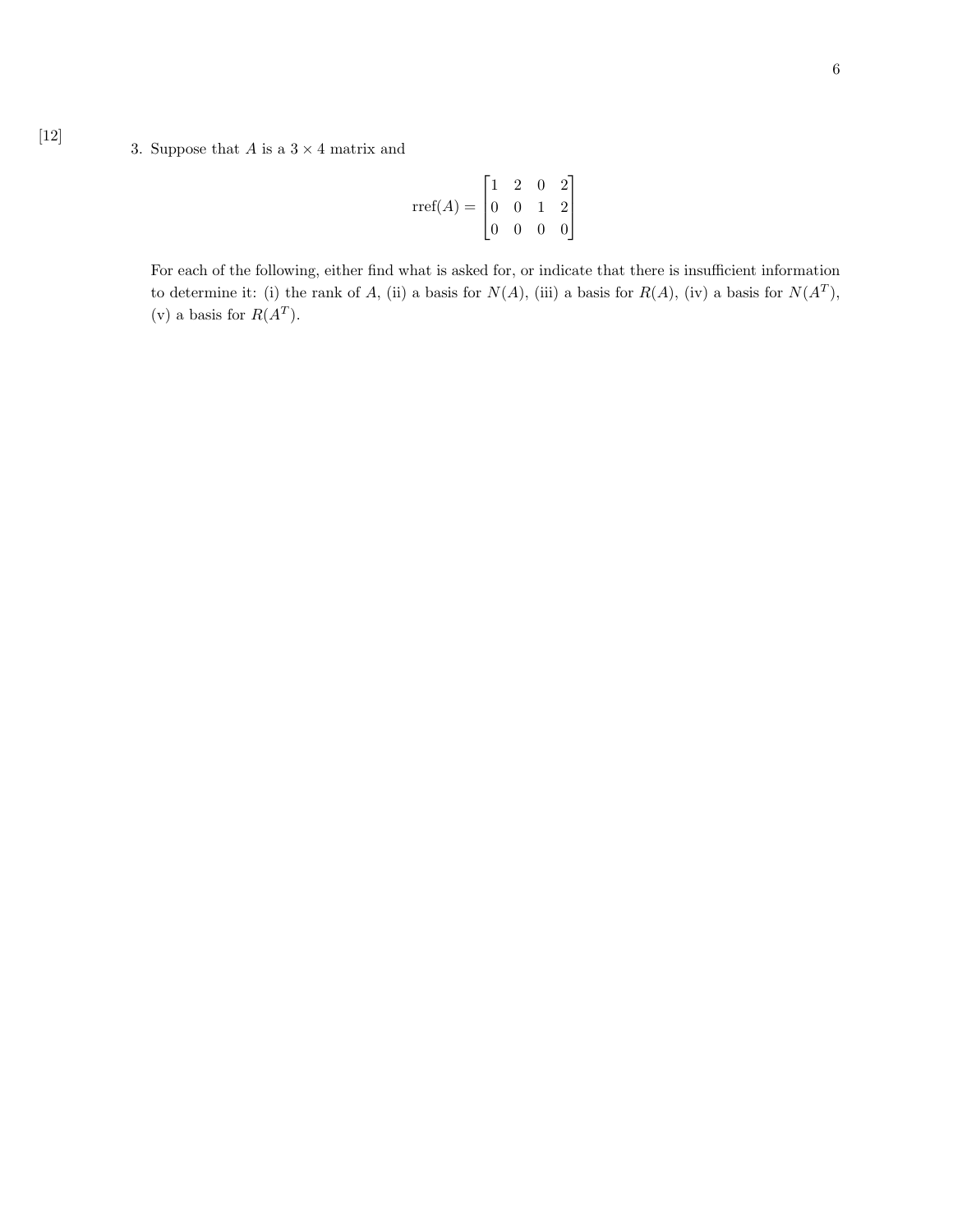4. Consider a resistor network arranged in the shape of an octahedron as in this diagram:



The nodes have been labeled with the large numbers and 3 of the edges (resistors) have beeen given orientations and labeled with small numbers. Assume all resistances are equal to 1. Let  $D$  be the incidence matrix (for some choice of labeling and arrows for the remaining edges) and let  $L$  be the Laplacian.

(a) Write down a non-zero vector in  $N(D)$ 

(b) Write down a non-zero vector in  $N(D<sup>T</sup>)$ 

(c) Is it true that  $N(D) = N(L)$ ? Give a reason.

(d) Write down the Laplacian L.

[2]

[2]

[3]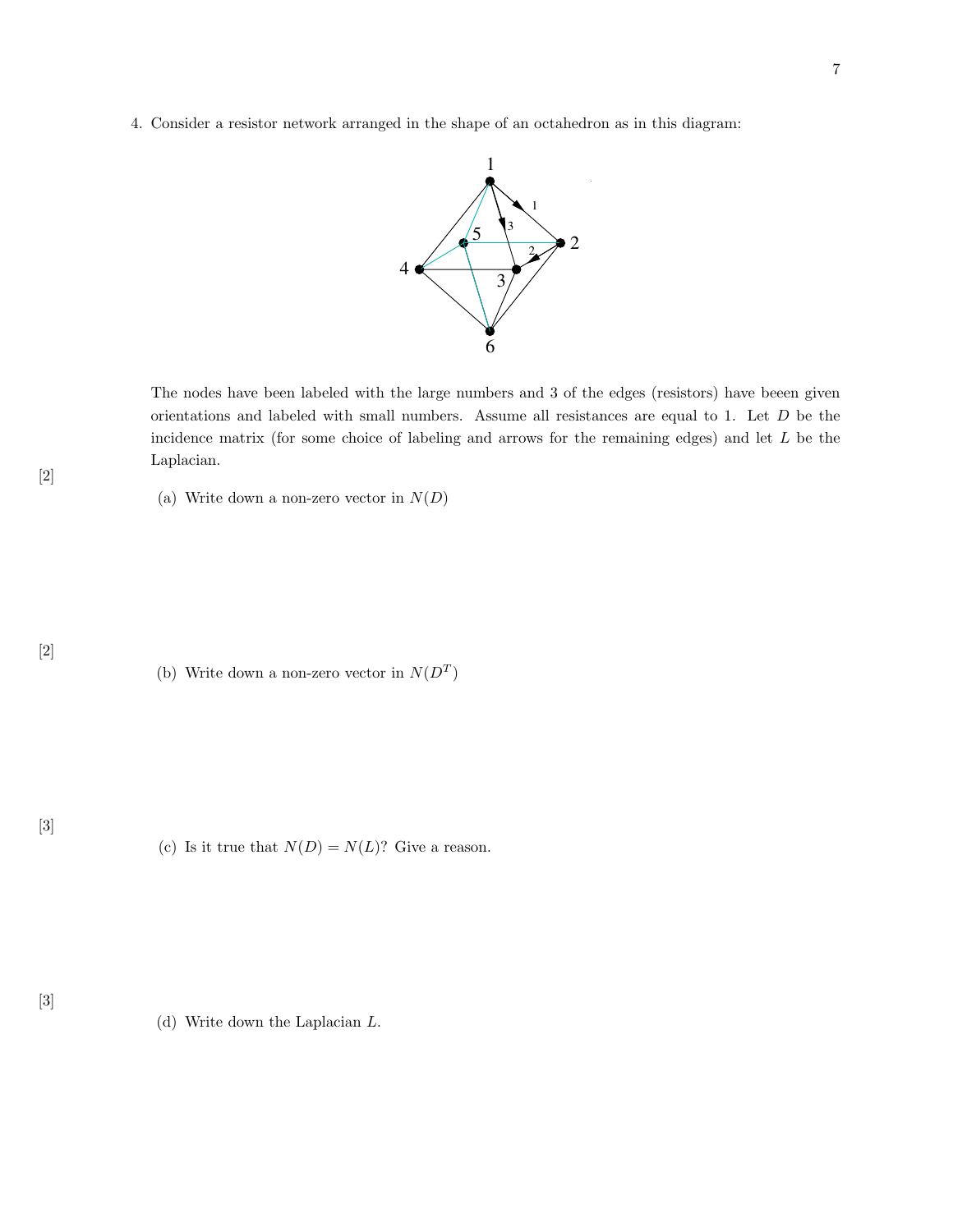[6] (e) It seems reasonable to conjecture that the effective resistance between nodes 1 and 6 would remain unchanged if we removed the resistors between 2 and 3, 3 and 4, 4 and 5, 5 and 2. Explain how you could use MATLAB/Octave to test this conjecture. Assume that L has been defined in MATLAB/Octave.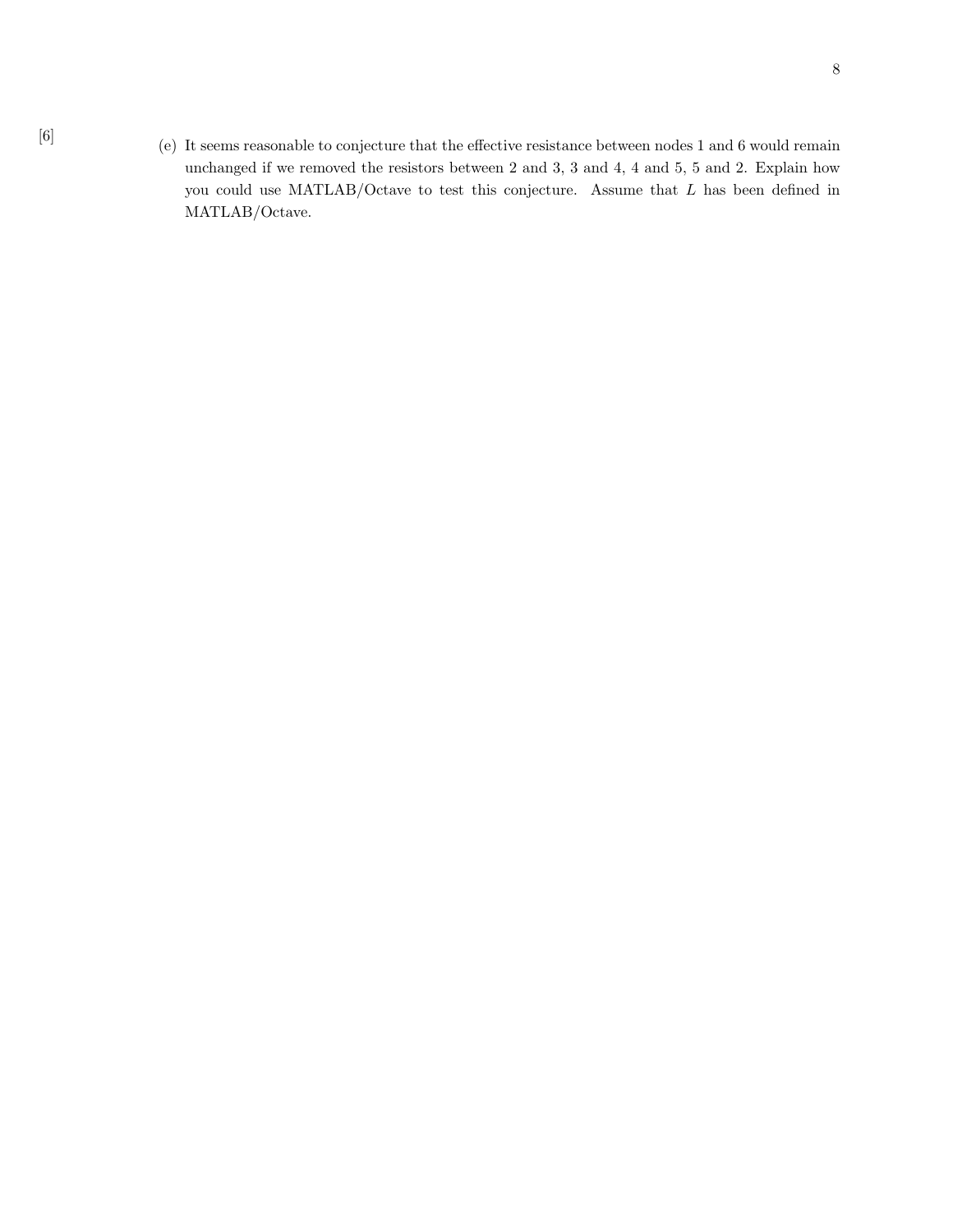- 5. You are given a set of 100 data points  $(x_n, y_n)$  with  $x_n$  increasing.
	- (a) Suppose you wish to use Lagrange interpolation to interpolate the data points. What degree of polynomial would you use and why?

(b) Write down the matrix equation that is satisfied by the coefficients of this polynomial. Is the numerical solution of this equation likely to be accurate, and why?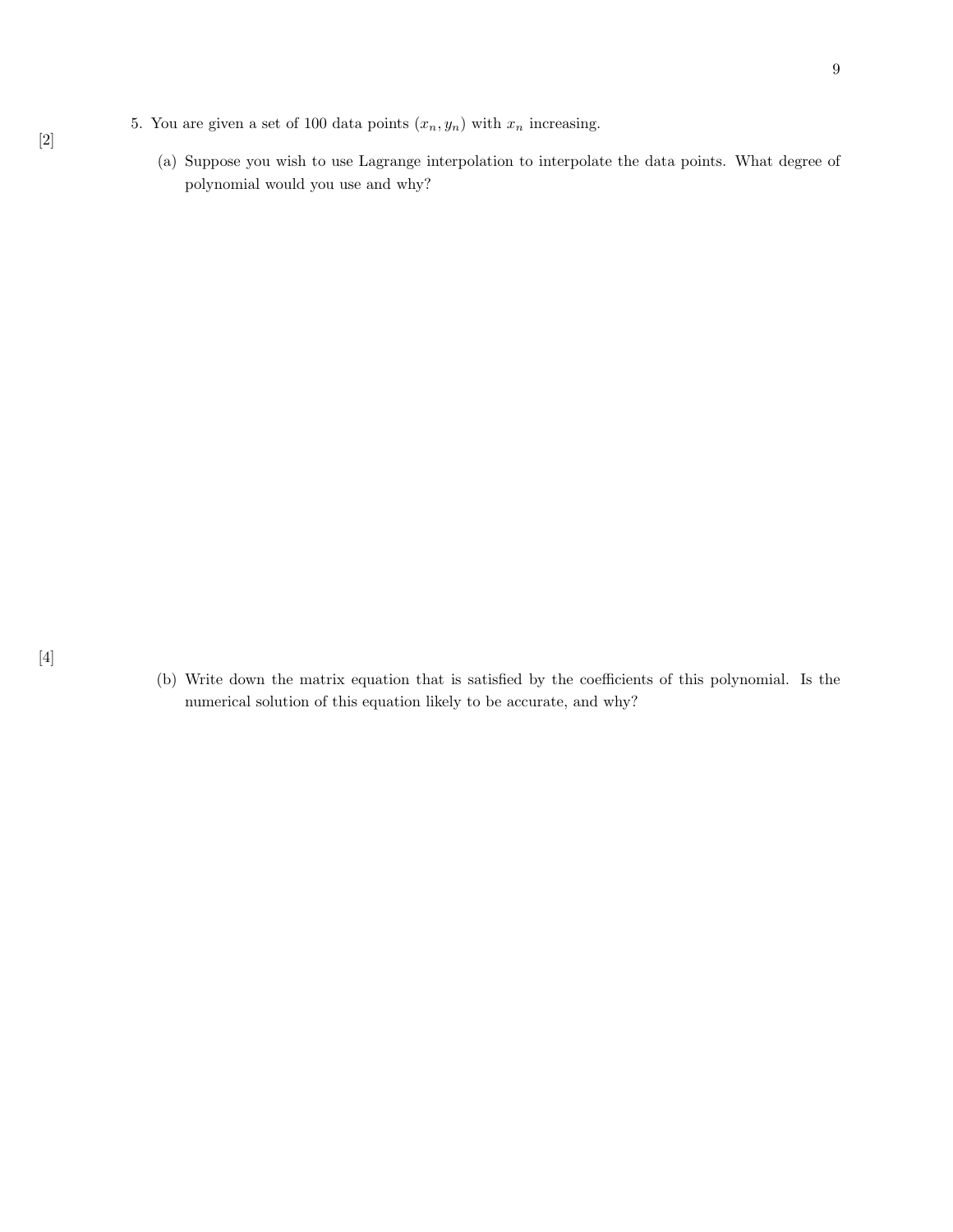[6] (c) Suppose instead that you choose to make a least squares fit of the data points to a quadratic polynomial

$$
f(x) = c_0 x^2 + c_1 x + c_2.
$$

Write down the Matlab/Octave commands you would use to calculate the coefficients, plot the original data points and plot the quadratic fit (you may assume that vectors  $X = \begin{bmatrix} x_1, x_2, \ldots, x_N \end{bmatrix}^T$ and  $Y = [y_1, y_2, \dots, y_N]^T$  have already been defined).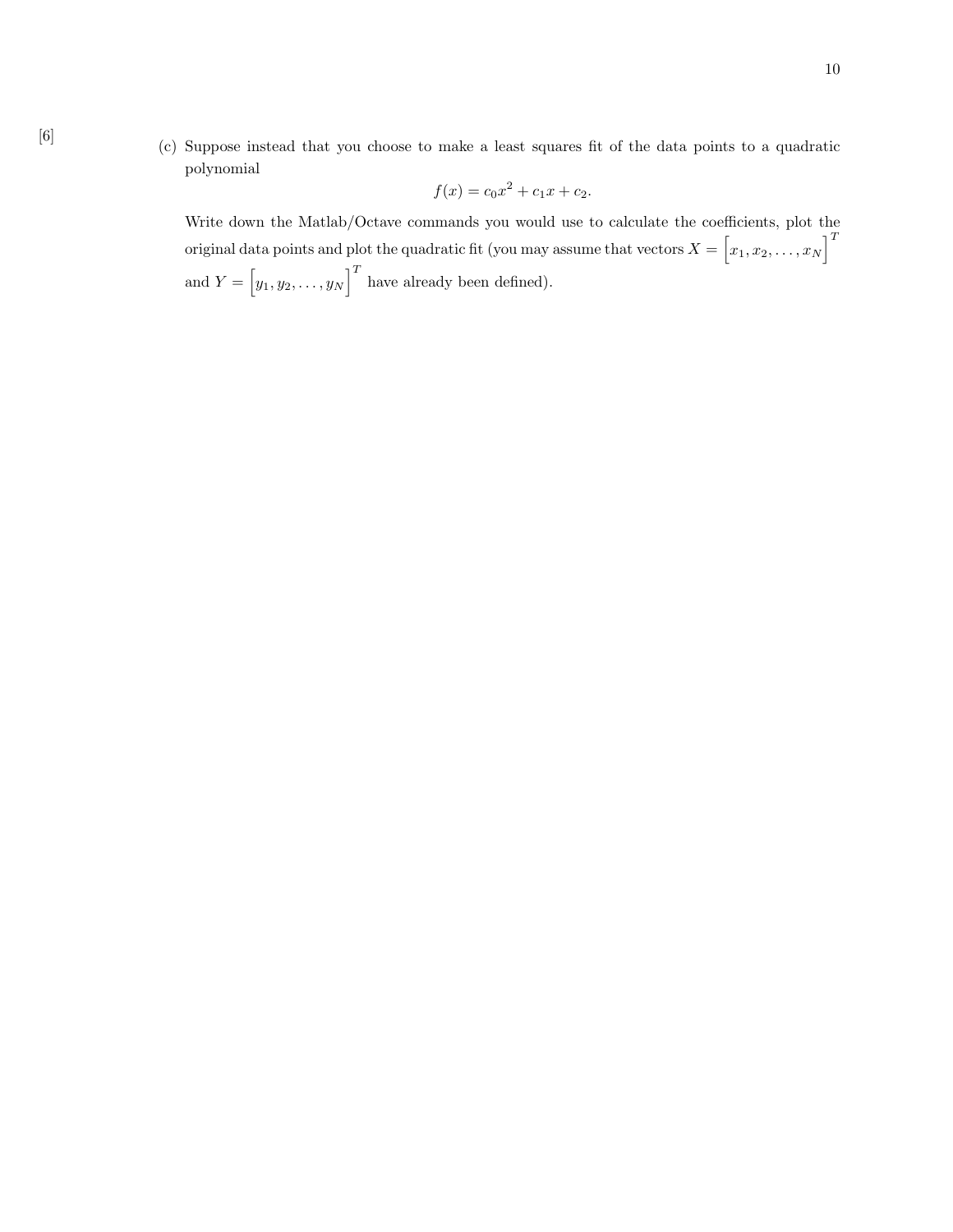[4] 6. (a) A continuous measurement of the temperature in Vancouver,  $y(t)$ , for  $0 \le t \le T$ , is decomposed as a Fourier series of the form  $y(t) = \sum_{n=-\infty}^{\infty} c_n e^{2\pi i \omega_n t}$ , where  $\omega_n = n/T$ . What important property do the set of functions  $\{e^{2\pi i\omega_n t}\}\$  have? What is the expression for the Fourier coefficients  $c_n$  in terms of  $y(t)$ ?

(b) Explain the physical significance of the values  $|c_n|$  and how these relate to  $\omega_n$ . If t is measured in days, and the time period  $T$  encompasses several years, which values of  $c_n$  might you expect to have the largest absolute value? (Think about what time scales you expect temperature to fluctuate over).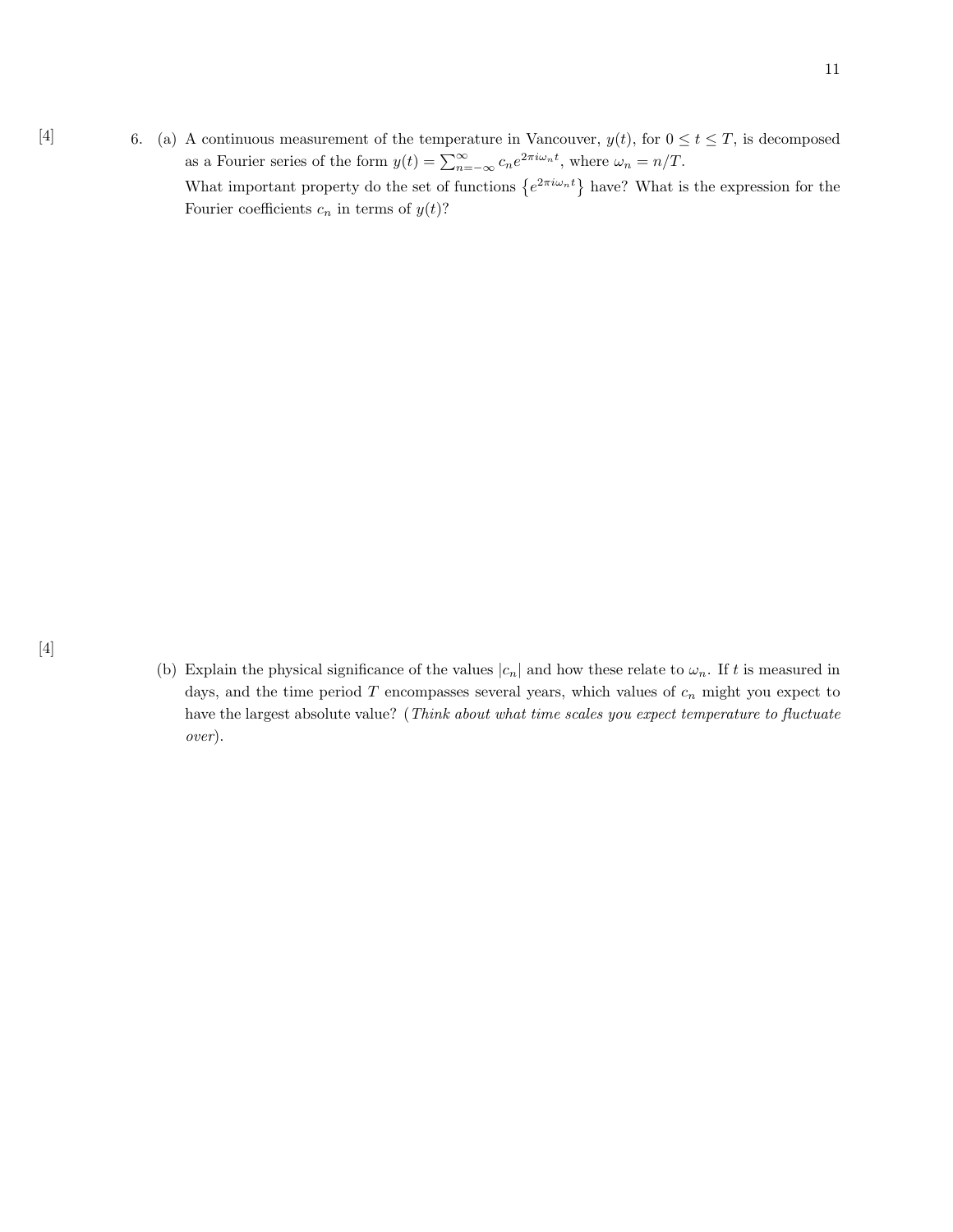[6] (c) Now suppose a vector **y** contains measurements of the *daily average* temperature for 10 years. Explain how to use the Discrete Fourier Transform to produce a frequency-amplitude plot for this data. You should write the Matlab/Octave commands you would use, and include the range of frequencies 0 to 0.1  $\rm day^{-1}$  on your plot.

(d) Sketch the plot that you expect to be produced by your answer to part (c).

[2]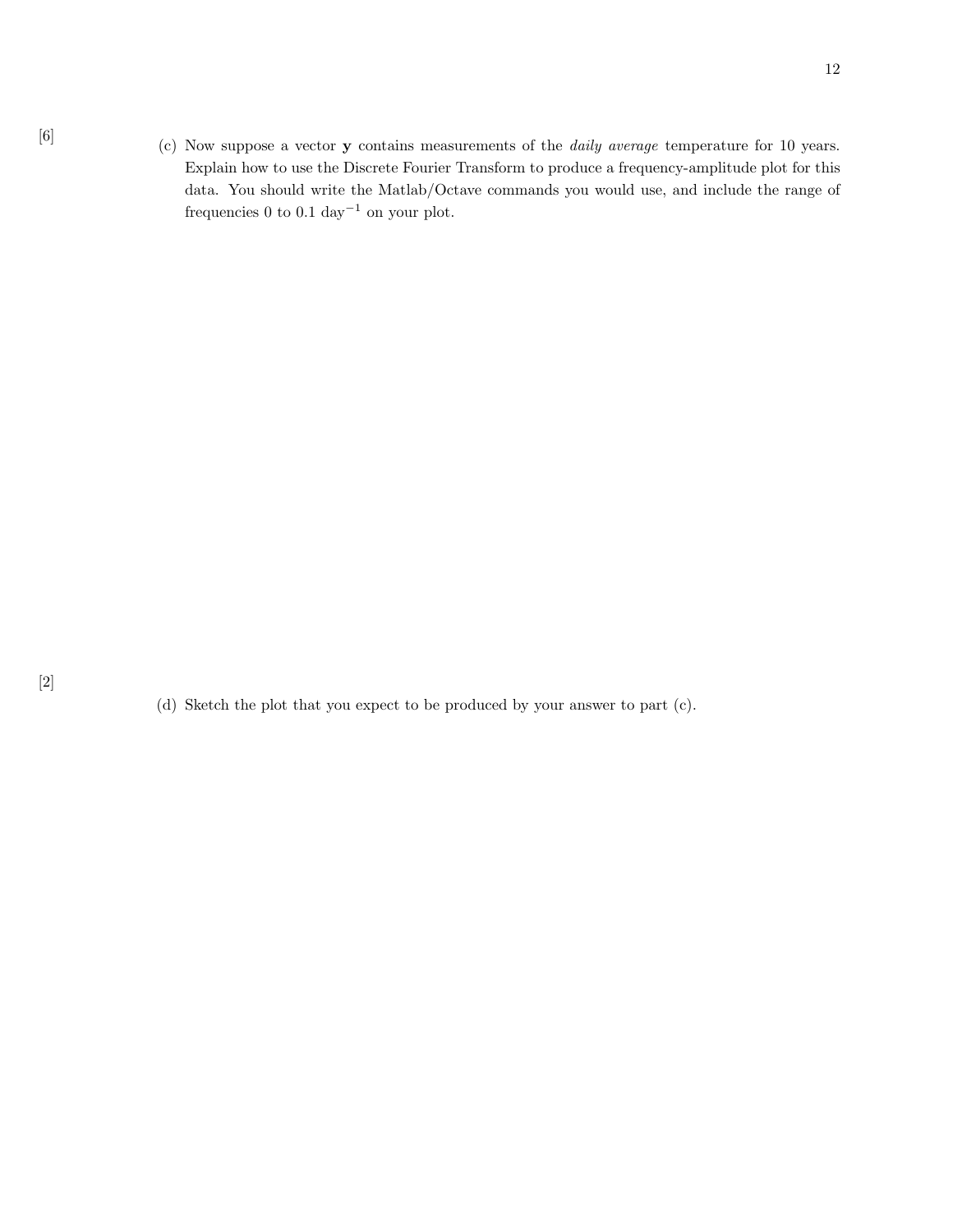7. Consider the MATLAB/Octave computation

```
1> A=[0 2 1;1 0 0 ;0 1 0]
A =0 2 1
  1 0 0
  0 1 0
2> [S D]=eig(A)
S =0.80902 -0.57735 0.30902
  0.50000 0.57735 -0.50000
  0.30902 -0.57735 0.80902
D =Diagonal Matrix
  1.61803 0 0
       0 -1.00000 0
```
0 0 -0.61803

(a) Write down a recursion relation for a sequence  $x_0, x_1, x_2, x_3, \ldots$  that you can analyse using this calculation. How many initial values do you have to specify to define the sequence?

[4]

(b) If you picked initial values at random, what would you expect the large n behaviour of the resulting sequence to be? Give a reason.

(c) Write down initial values which result in a non-zero periodic sequence where the  $x_n$  repeatedly cycle through the same values.